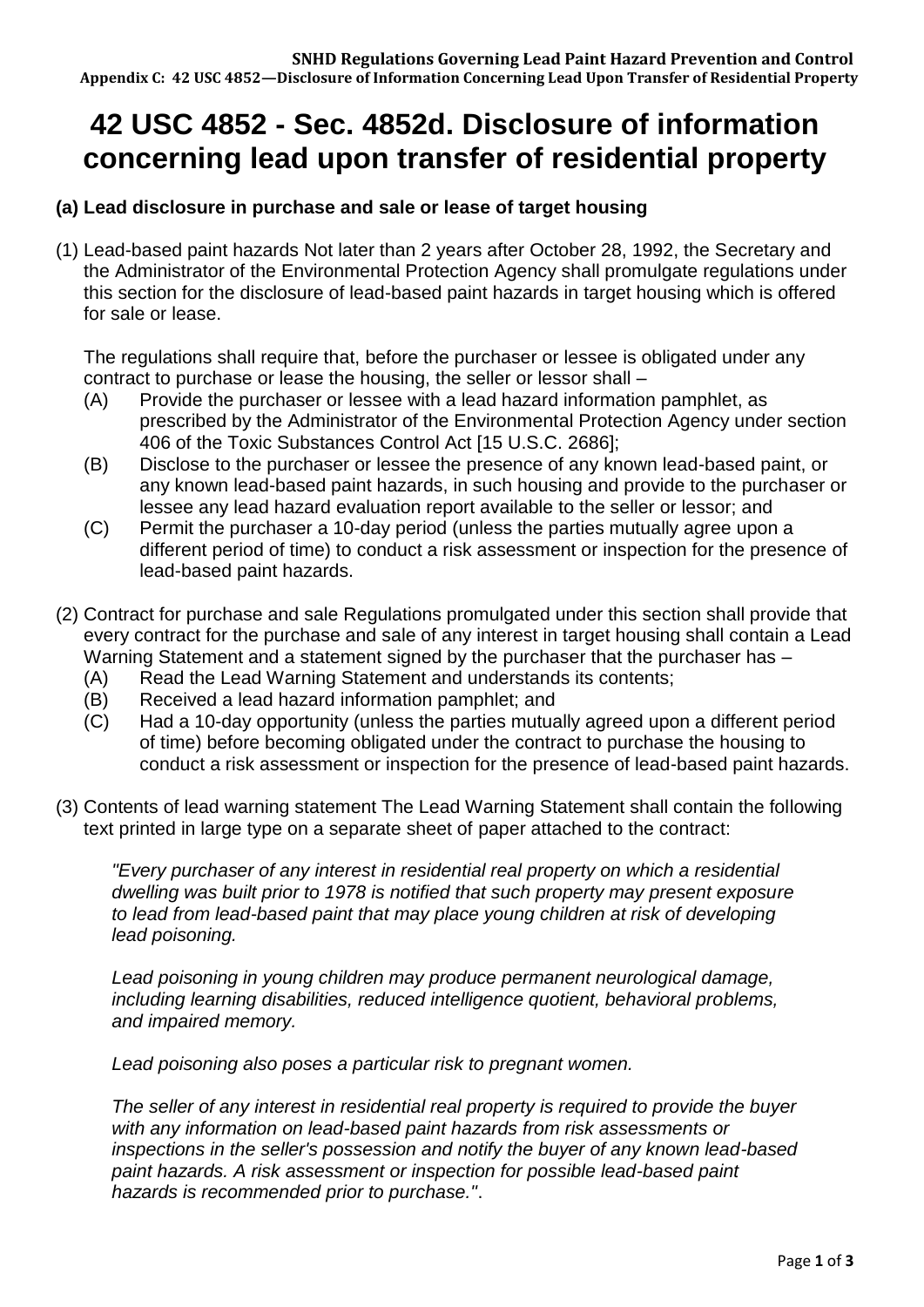- (4) Compliance assurance Whenever a seller or lessor has entered into a contract with an agent for the purpose of selling or leasing a unit of target housing, the regulations promulgated under this section shall require the agent, on behalf of the seller or lessor, to ensure compliance with the requirements of this section.
- (5) Promulgation A suit may be brought against the Secretary of Housing and Urban Development and the Administrator of the Environmental Protection Agency under section 20 of the Toxic Substances Control Act [15 U.S.C. 2619] to compel promulgation of the regulations required under this section and the Federal district court shall have jurisdiction to order such promulgation.

## **(b) Penalties for violations**

- (1) Monetary penalty Any person who knowingly violates any provision of this section shall be subject to civil money penalties in accordance with the provisions of section 3545 of this title.
- (2) Action by Secretary The Secretary is authorized to take such lawful action as may be necessary to enjoin any violation of this section.
- (3) Civil liability Any person who knowingly violates the provisions of this section shall be jointly and severally liable to the purchaser or lessee in an amount equal to 3 times the amount of damages incurred by such individual.
- (4) Costs In any civil action brought for damages pursuant to paragraph (3), the appropriate court may award court costs to the party commencing such action, together with reasonable attorney fees and any expert witness fees, if that party prevails.
- (5) Prohibited act It shall be a prohibited act under section 409 of the Toxic Substances Control Act [15 U.S.C. 2689] for any person to fail or refuse to comply with a provision of this section or with any rule or order issued under this section.

For purposes of enforcing this section under the Toxic Substances Control Act [15 U.S.C. 2601 et seq.], the penalty for each violation applicable under section 16 of that Act [15 U.S.C. 2615] shall not be more than \$10,000.

## **(c) Validity of contracts and liens**

Nothing in this section shall affect the validity or enforceability of any sale or contract for the purchase and sale or lease of any interest in residential real property or any loan, loan agreement, mortgage, or lien made or arising in connection with a mortgage loan, nor shall anything in this section create a defect in title.

## **(d) Effective date**

The regulations under this section shall take effect 3 years after October 28, 1992.